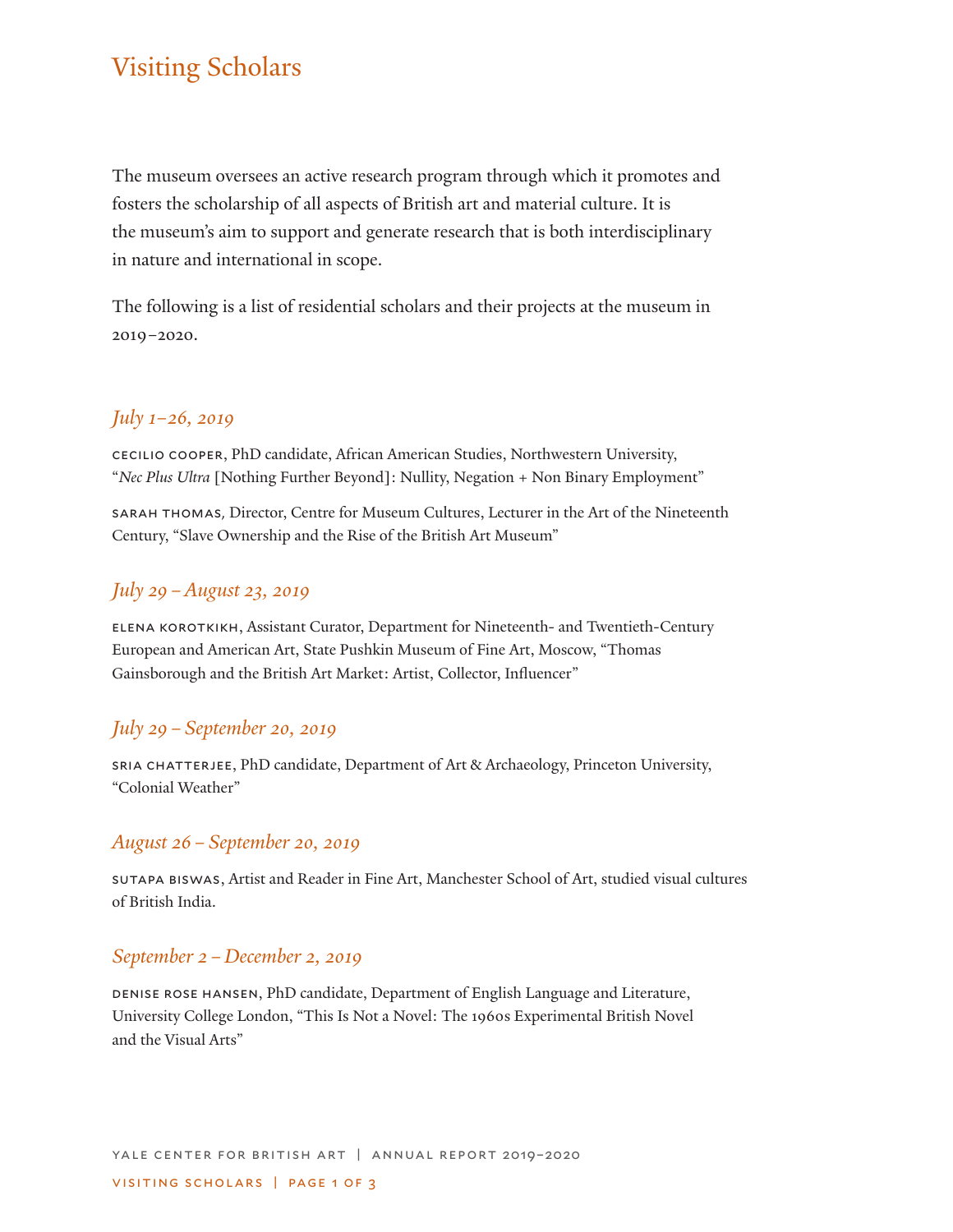## *September 23–October 18, 2019*

tabea braun, Research Assistant in the postgraduate program, Ruhr-Universität Bochum, Germany, "Documentary Practices: Excess and Privation"

#### *September 23–November 15, 2019*

siddharth pandey, PhD candidate, English Literature and Material Culture Studies, Faculty of Education, University of Cambridge, studied literary-visual resources that shed light on the colonial era's navigation of the Indian subcontinent's hills and mountains.

## *October 21–November 15, 2019*

giorgia bottinelli, Curator of Historic Art, Norwich Castle Museum and Art Gallery, studied the artist John Crome in preparation for an exhibition and illustrated catalogue marking the bicentenary of his death.

#### *November 18–December 13, 2019*

isabelle mooney, PhD candidate, University of St. Andrews, "Ruin to Reconstruction: Post-War British Art in the Transnational Field"

laura claveria, Assistant Curator of Fine Art, Leeds Art Gallery, "Rude, Bitter and Humorous: The Golden Age of British Satirical Prints (1760–1830)"

#### *January 2–31, 2020*

molly duggins, Lecturer, Department of Art History and Theory, National Art School, Sydney, studied the nineteenth-century album, which was a significant repository for a globalizing visual culture that was shaped by colonial expansion, maritime trade, scientific exploration, and industrial development.

#### *January 6–31, 2020*

anna don, PhD candidate in the Conservation of Easel Paintings, Hamilton Kerr Institute, University of Cambridge, studied a selection of paintings by artists who contributed to Lord Frederic Leighton's *Technical Forms of Procedure.*

JENNIFER TUCKER, Professor of History, Wesleyan University, "Dangerous Exposures: Chemical Work and Waste in the Victorian Alkali Trades"

#### *February 2 – March 13, 2020* [TERM CUT SHORT DUE TO COVID]

michal goldschmidt, PhD candidate, History of Art and Architecture Department, Brown University, "Palestine in Print: Power, Planning, and Propaganda"